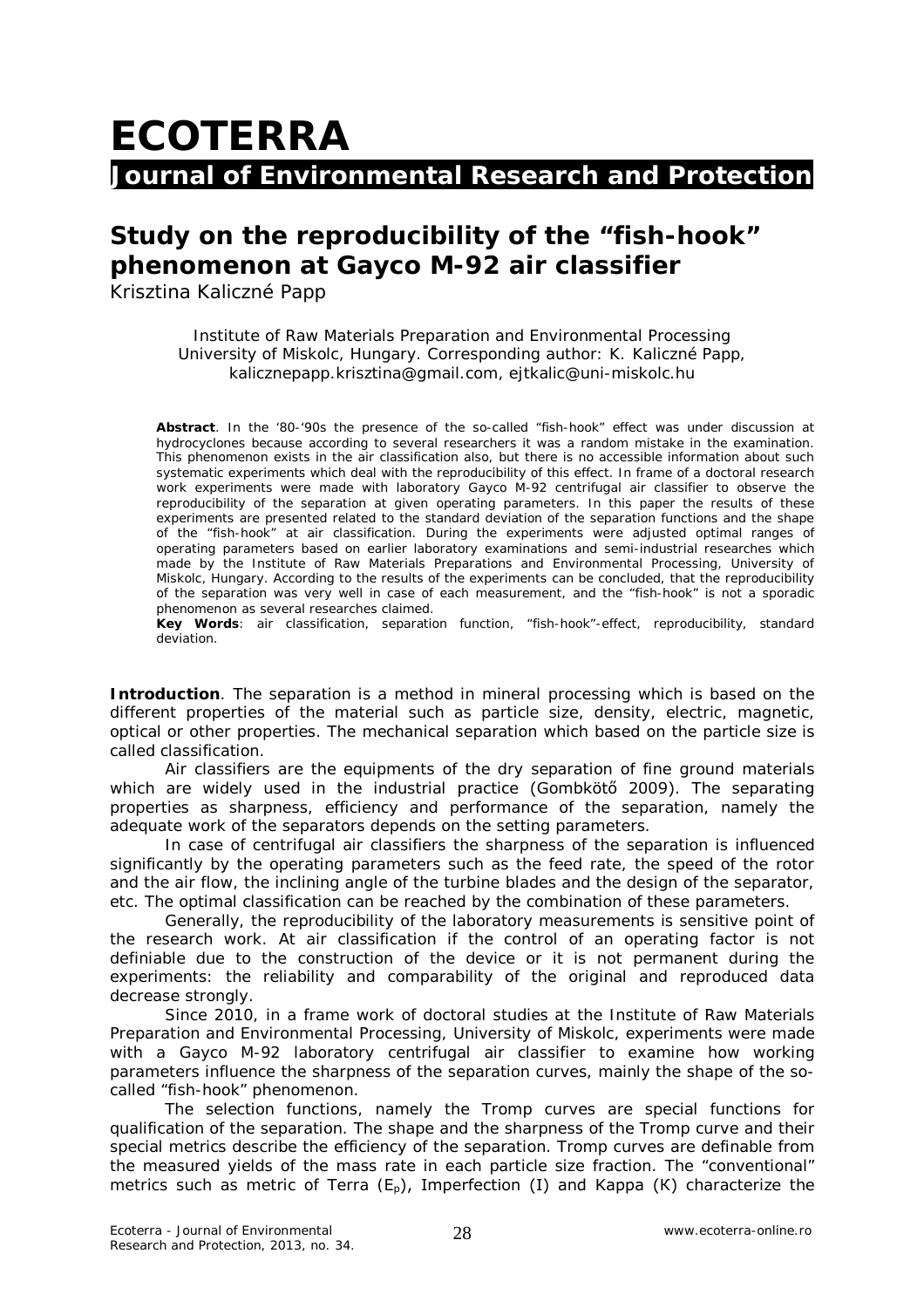sharpness of the separation and can be calculated with knowing the values of  $x_{25}$ ,  $x_{50}$  and  $x_{75}$ . However, there are the metrics of Pethő which characterize the separation by the location of the center of error area (Bőhm et al 1984; Pethő 1986).

On average the separation functions of almost all separators are monotonic bounded and start from origin of coordinates and end at T=1 value (Figure 1). The Tromp curves of hydrocyclones and air classifiers are different (Figure 2), because there are no starts from the origin due to the so-called bypass. The bypass is the migration of a part of fine particles into the coarse product.



Figure 1. "Regular" Tromp curve of the coarse product of separation.



Figure 2. Tromp curve with "fish-hook".

Published articles which made by the Institute until today (Mucsi et al 2011; Faitli et al 2011, 2012; Kaliczné 2011, 2012; Kaliczné & Gombkötő 2012) were reported the results of laboratory and semi-industrial experiments where were examined the impact of several controllable parameters on the efficiency of the separation. Most of these researches focused mainly the effect of the rotor speed, feed rate and the speed of the air flow in case of given plant operating conditions.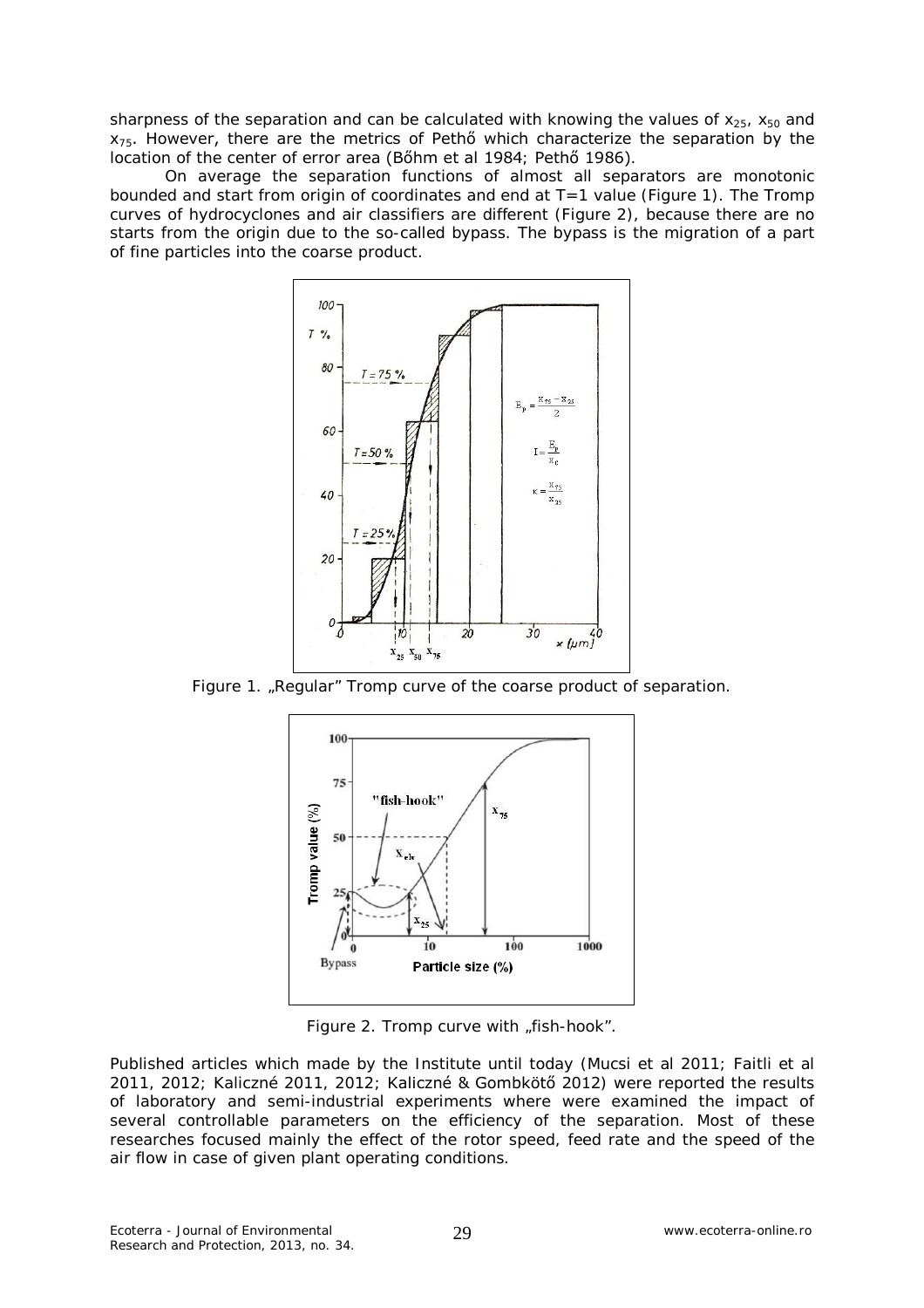Now, the aim of this paper is presenting the importance of the precise dosage of feeding in other words the permanent feed rate to reach reproducible experimental data at a laboratory air classifier.

**Background of the investigation of "fish-hook" effect**. The separation curves of most separators are "regular" monotonic bounded functions between 0 and 1 Tromp values (Csőke, manuscript; Pethő 1986), however the curves of some separators are different.

The early publications have already reported a special "anomaly" in some ten microns particle range on the separation function of hydrocyclones which looked like a "fish-hook" (Pethő 1986; Luckie & Austin 1975). Figure 3 shows the main parameters of the "hook". This phenomenon depends on the interactions of the fine and coarse particles and it seems that it causes the degradation of the efficiency of the separation (Finch & Matwijenko 1977; Finch 1983).

Approximately in the end of the '90s, when the dry fine grinding-classifying technology and the particle size analyzing started to develop significantly, researchers also found this phenomenon at the air-classifiers (Finch & Matwijenko 1983; Del Villar & Finch 1992; Wang et al 1999; Majumder et al 2003, 2007; Aydoğan et al 2006; Benzer et al 2011; Dueck et al 2007; Irannajad et al 2009; Eswaraiah et al 2012).



Figure 3. Special parts of the "fish-hook" (Majumder et al 2003).



Figure 4a. Experimental and fitted Tromp values at Cho & Kim (1999).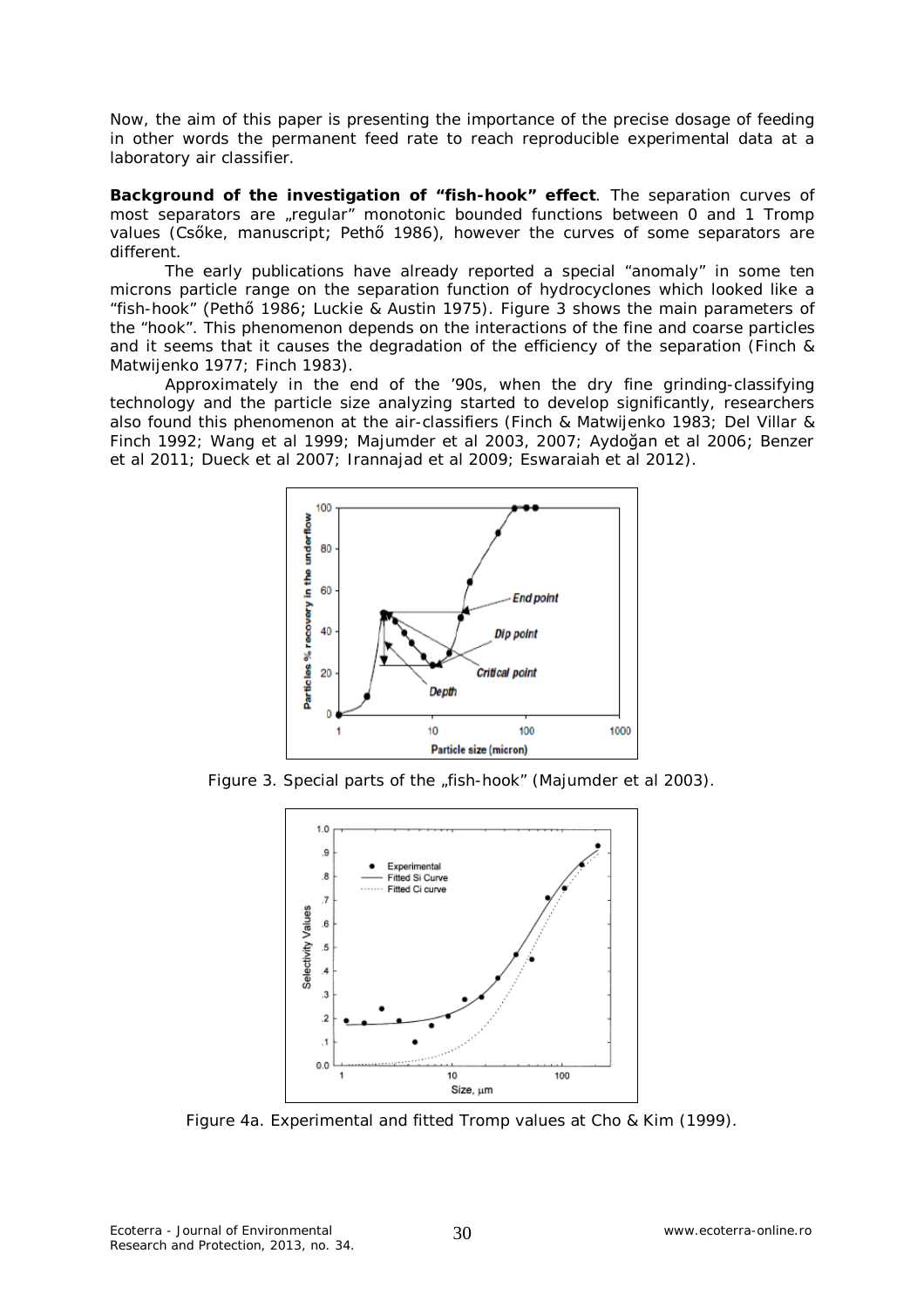In the first times several researchers thought that it was just a random mistake in the examinations, therefore the phenomenon was ignored in the calculation for many years (Roldan-Villasana et al 1993; Nageswararao 2000).

After, in 2000, Nageswararao (2000) reported to the discussions which had been formed around the "fish-hook"-effect related to the efficiency of the hydrocyclones. Numerous scientist such as Finch & Matwijenko (1983), Luckie & Austin (1975), Kavetsky (1979), Kelly (1991) and others confirmed the definite presence of the "hook" by their experiments, but in contrast with these results the experiments made by Brookes et al (1994) and Rouse et al (1997) showed random occurrence of the phenomenon.

Also in Nageswararao's summary the "fish-hook" is sporadic and irreproducible phenomenon at hydrocyclones.

Even today there are several research groups who work with fine feeds, but they are not reports to the "fish-hook"-effect, they ignore these data points from the evaluation (Cho & Kim 1999; Kim et al 2001) (Figure 4a).

Since there are several similarity between the design and the operation of wet and dry fine classifiers, the results and models of hydrocycolnes can be improved for airclassifiers.

Unfortunately, there are just a few accessible publications in this theme all over the world, and mainly in connection to the separation characteristics of hydrocyclones (Wang et al 1999; Irannajad et al 2009; Eswaraiah et al 2012; Wang & Yu 2010). Hence, there is necessary to know how the "fish-hook" phenomenon behaves at the airclassifiers, mainly in aspect of the reproducibility.

**Experimental procedure**. The experiments of reproducibility have been made by a Gayco M-92 laboratory centrifugal air classifier with 200 g  $Al_2O_3/m$ easurement ( $x_{50} =$ 50μm). The operating parameters such as angle of the shutters, i.e. the speed of the air flow and the variable rotor speed and feed rate have been adjusted to optimal value ranges based on earlier systematic researches (Kaliczné 2011, 2012).

The fine size material was fed by a vibratory feeder at three different feed rate. Table 1 shows the operating parameters and the number of parallel measurements.

Table 1

| Angle of the shutters adjustment : $a=0^{\circ}$ (constant) |                          |       |       |
|-------------------------------------------------------------|--------------------------|-------|-------|
| Feed rate [kg/h]                                            | Speed of the rotor [m/s] |       |       |
|                                                             | 11.05                    | 14.74 | 17 91 |
|                                                             | 3 x                      | 3x    | 2х    |
| 52                                                          | 2х                       | 2x    |       |
|                                                             |                          |       |       |

Used operating parameters of the measurements

At given operating parameters two or three parallel measurements have been made to determine the reliability, namely the value of standard deviation of particle size distributions and Tromp values at each examination.

After the measurements the quantities of the separated products were measured by KERN laboratory balance, and then their particle size distribution was measured by HORIBA Practica LA-950V2 laser diffraction particle size distribution analyzer. The Tromp curves of the separation were calculated from the received distribution results. Conclusions were deducted from compared characteristics of the separated products made by different operating parameters during the evaluation.

To calculate of the standard deviation the next equation was used:

$$
\sigma = \sqrt{\frac{\Sigma (y_{ij} - y_{iave})^2}{n - 1}}
$$
 (1)

where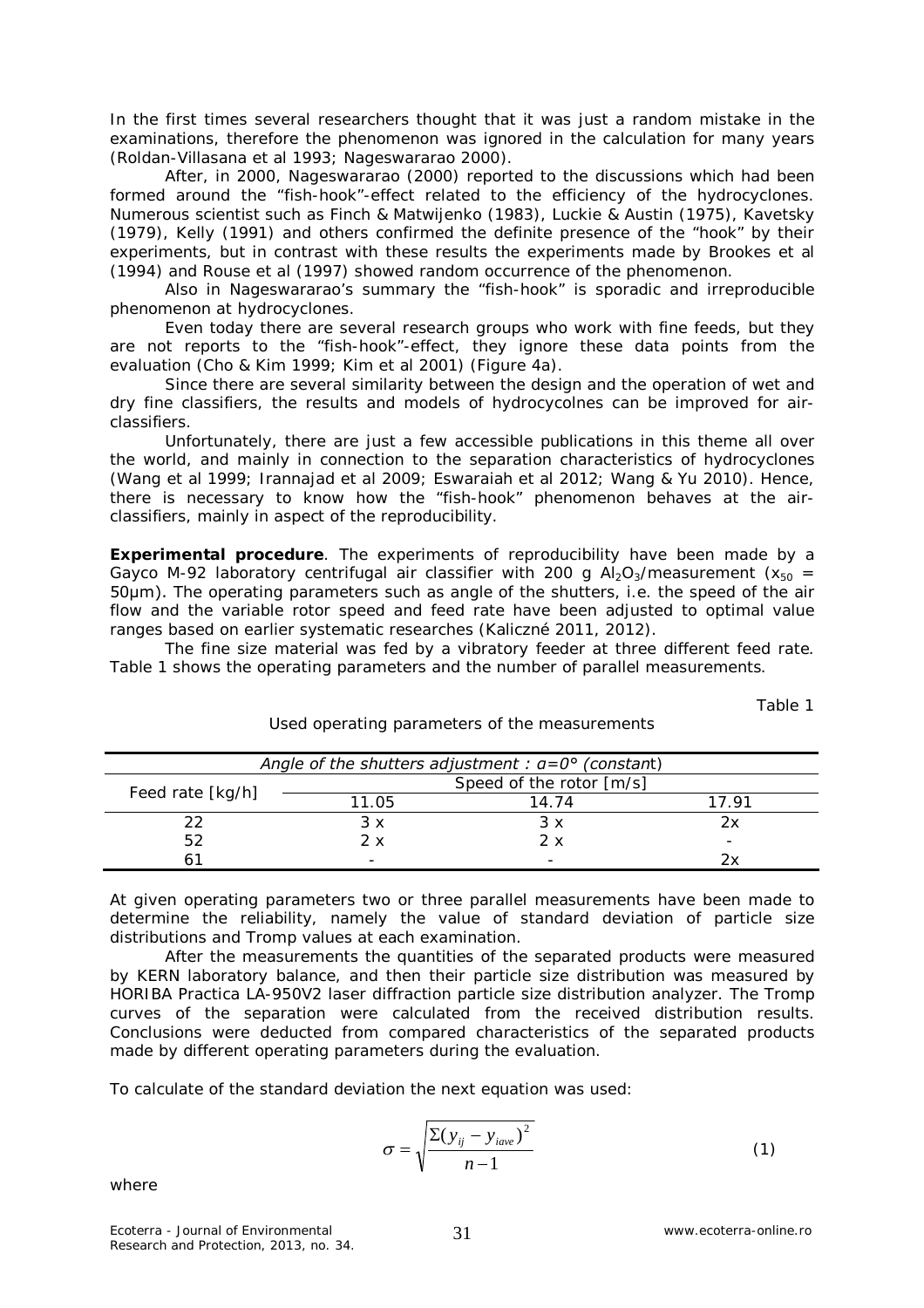-  $y_i$  is the value of particle size distribution,  $F_i(x)$  or the Tromp,  $T_i$  at the i<sup>th</sup> fraction,

- j is the number of the parallel measurement,
- $y<sub>have</sub>$  is the average value of parallel measurements at the i<sup>th</sup> fraction.

To calculate of the relative standard deviation:

$$
S = \frac{\sigma * 100}{\overline{y}_{ave}}
$$
 where  $\overline{y}_{ave} = \frac{\Sigma y_{iave}}{n}$  (2)

## **Results of the research**

*Reproducibility of the separation at constant flow rate.* Figure 4b show the Tromp curves of the separation at 22 kg/h feed rate and increasing rotor speed (11.07; 14.74; and 17.96 m/s).







Measurement 1 Measurement 2.

1 10 100 100 1000 Particle size,  $x$  [ $\mu$ m]

**Standard deviation of Tromp-functions depending on rotor speed**



Figure 4b. Tromp functions and standard deviations of parallel samples at 11.07, 14.74 and 17.96 m/s rotor speed in Gayco centrifugal air-classifier.

0

0.2

0.4

Tromp value, T [%]

Tromp value, T [%]

0.6

0.8

1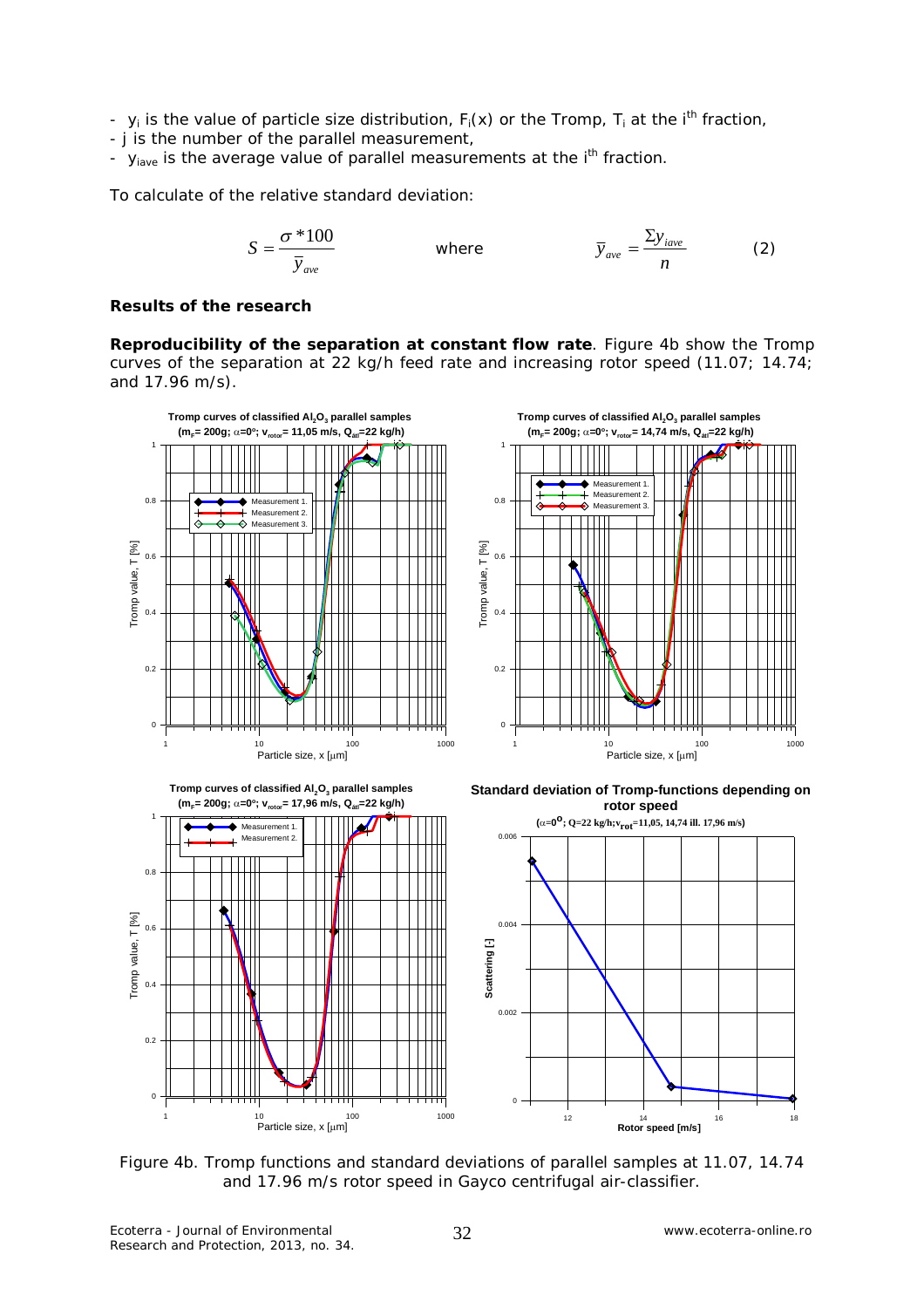It can be seen from the diagrams that the difference between the Tromp values of parallel samples are not more significant. However, before the dip point of the "fishhook" (Majumder et al 2003) the value of standard deviation increases towards the fine particle size range. If the rotor speed increases the differences decrease. This correlation is valid for the whole function.

Furthermore, it can be also observed, that if the feed rate and the angle of the shutters are constant, the dip point is located in same particle size fraction even if the rotor speed is increased. The "fish-hook" will be deeper and wider, i.e. the quantity of the most finer particles (bypass) increases in the coarse product. However the quantity of this "worse" particles decreases significantly towards the coarser particle ranges.

*Reproducibility of the separation at constant rotor speed.* Figure 5 shows the diagrams at optimal 14.74 m/s rotor speed and increasing feed rate (22, 52 and 61 kg/h).





**the feed rate**



Figure 5. Tromp functions and standard deviations of parallel samples at 22, 52 and 61 kg/h feed rate in Gayco centrifugal air-classifier.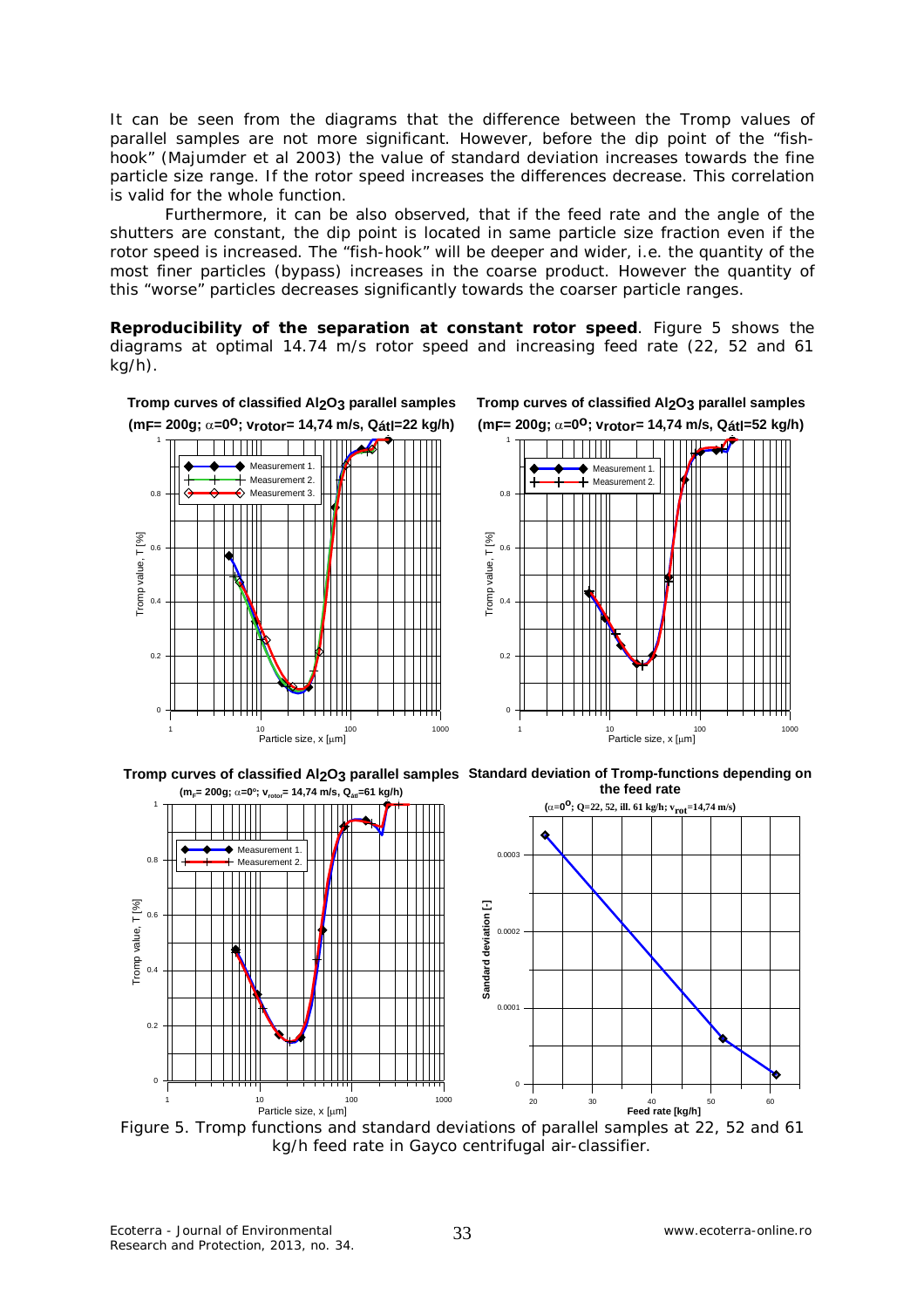With increasing the feed rate the standard deviation of the Tromp values of parallel measurements decreases, consequently the measurement will be more accurate with increasing of the load. More significant values of deviation can be also observed before the dip point of the "hook" which decreases towards the coarser size ranges.

**Conclusions**. Compared to the Tromp-curves and the particle size distribution diagrams it can be concluded the following.

At the centrifugal classification of dry fine ground materials the presence of the "fish-hook" is not a sporadic phenomenon. It is a regular event which can be reproduced well in case of all measurements. At given operating parameters the shape of the "fishhook" is fixed. This is confirmed by the parallel examinations. However, the shape and size of the "hook" depends on the particle size distribution of the feed material.

The reproducibility of the separations get better with increasing of the rotor speed at constant feed rate, and with increasing the feed rate at constant rotor speed.

The standard deviation in both case increases towards the finer particle size ranges if the value of a given parameter is lower. However, the efficiency of the separation decreases with increasing the feed rate.

**Acknowledgement**. The described work was carried out as part of the TÁMOP-4.2.2.A-11/1/KONV -2012-0005 project in the framework of the New Széchenyi Plan. The realization of this project is supported by the European Union, cofinanced by the European Social Fund.

## **References**

- Aydoğan N. A., Ergün L., Benzer H., 2006 High pressure grinding rolls (HPGR) applications int he cement industry. Minerals Engineering 19:130-139.
- Benzer H., Aydoğan N., Dunar H., Lynch A. J., 2011 Reducing the energy required in grinding clinker to cement – some case studies. Metallurgical Plant Design and Operating Strategies (MetPlant 2011), 8-9 August 2011 Perth, WA.
- Brookes G. F., Miles N. J., Clayton J. S., 1994 Proceedings of the Second International Conferance on Hydrocyclones, BHRA, Cranfield, p. 67.
- Bőhm J., Schulcz G., Csőke B., Tompos E., 1984 Ásványelőkészítési mérések és laboratóriumi gyakorlatok. Kézirat – Tankönyvkiadó, Budapest, 1984.
- Cho H. C., Kim J. K., 1999 Analysis on the Efficiency of the air classification of fly ash. Geosystem Eng 2(2):37-42.
- Csőke B.: Előkészítéstechnika Aprítás és osztályozás. Kézirat Miskolci Egyetem, Műszaki Földtudományi Kar, Előkészítéstechnika Tanszék, Miskolc.
- Del Villar R., Finch J. A., 1992 Modelling the cyclone performance with a size dependent entrainment factor. Minerals Engineering 5(6):661-669.
- Dueck J. G., Min'kov L. L., Pikushchak E. V., 2007 Modeling of the "fish-hook" effect in a classifier. Journal of Engineering Physics and Thermophysics 80(1):64-73.
- Eswaraiah C., Angadi S. I., Mishra B. K., 2012 Mechanism of particle separation and analysis of fish-hook phenomenon in a circulating air classifier. Powder Technology 218:57-63.
- Faitli J., Bőhm J., Gombkötő I., Nagy S., Mucsi G., Papp K., Rácz Á., 2011 Az egri mészkő őrlő-osztályozó rendszer technológiai és energetikai optimalizálása, az osztályozórendszer fejlesztése. Műszaki szakértői tanulmány, Miskolci Egyetem Nyersanyagelőkészítési és Környezeti Eljárástechnikai Intézet, Miskolc, 2011.
- Faitli J., Bőhm J., Gombkötő I., Nagy S., Papp K., Nagy L., 2012 Operational tests of roller grinding mill with high-efficiency slat classifier. 16th Conference on Environment and Mineral Processing, 7-9.06.2012, Ostrava, Czech Republic.
- Finch, J.A.: Modeling a fish-hook in hydrocyclone selectivity curves (Powder Technology 36 (1983)).
- Finch J. A., Matwijenko O., 1977 Individual mineral behavior in a closed grinding circuit. Paper presented at Annual Meeting of SME of AIME, Atlanta, Pre-print No.77-B-62.